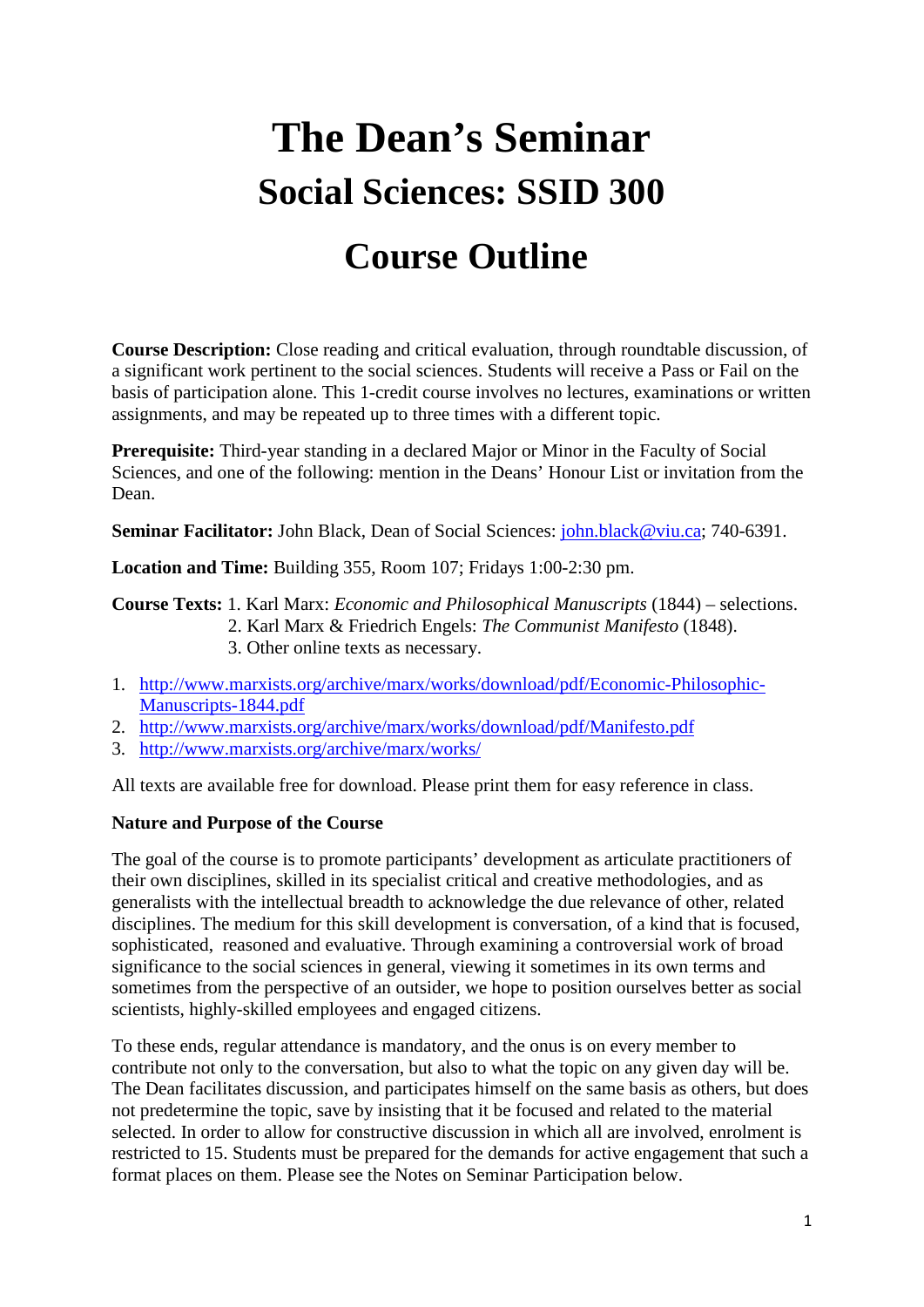# **Extremely Tentative Reading Schedule**

The reading to be assigned week-by-week will be handled very flexibly, in accordance with the naturally developing direction and pace of the ongoing discussion. The following is a rough guide as to the size of the reading demands, but the seminar will be successful even if we omit some readings, or include others. The general principle is to support *close* reading, that is to say, reading of high analytical quality: texts should be read multiple times, and to enable this the length of the readings will be kept relatively low.

| Jan 10        | Course Introduction $-$ no reading                                                |
|---------------|-----------------------------------------------------------------------------------|
| Jan $17$      | <i>Economic and Philosophical Manuscripts: Preface, Wages of Labour, pp. 1-10</i> |
| <b>Jan 24</b> | Economic and Philosophical Manuscripts: Profit of Capital, pp. 10-19              |
| <b>Jan 31</b> | <i>Economic and Philosophical Manuscripts: Rent of Land, pp. 20-27</i>            |
| Feb 7         | <i>Economic and Philosophical Manuscripts: Estranged Labour pp. 28-39</i>         |
| Feb 14        | <i>Economic and Philosophical Manuscripts: Private Property pp. 40-49</i>         |
| Feb 21        | <i>Economic and Philosophical Manuscripts: Human Requirements pp. 49-62</i>       |
| Feb 28        | Study Days – no reading, no class                                                 |
| Mar 7         | <i>The Communist Manifesto:</i> Editorial Introduction and Prefaces, pp. 2-13     |
| Mar 14        | The Communist Manifesto: Introduction and Ch. I, pp. 14-21                        |
| Mar $21$      | The Communist Manifesto: Ch. 2, pp. 22-27                                         |
| Mar 28        | The Communist Manifesto: Chs. 3 and 4, pp. 28-34, plus pp. 55-57                  |
| Apr 4         | The Communist Manifesto: Related Material, pp. 35-54                              |
| Apr 11        | Taking $Stock - no reading$                                                       |
|               |                                                                                   |

#### **Notes on Seminar Participation**

Seminar participation is not a competitive sport wherein some individuals win only because others lose. Nor is it a spectator sport where most enjoy watching while others play. It is best played by a team in which each individual does her best, with her own unique talents and understanding, to keep the game going for everyone. The seminar is a study group where all of us meet to discuss a work that we have read thoughtfully before we arrive. Our goal is to enhance one another's understanding of the issues raised by the text. This is done best when we focus on one topic at a time. Listening and responding specifically and effectively to what others say will keep the discussion focused and ensure that, when the topic changes, everyone will understand where it is going and why.

While seminar participants will treat one another with respect and courtesy, this requirement by no means excludes serious debate around the text and the issues it raises. The opinions expressed around the seminar table become the common property of the group. The group functions best when it gives these opinions a fair hearing and examines them together. You should feel free to ask your colleagues to explain and defend opinions they have expressed and should expect that, from time to time, you will fail to persuade your colleagues to adopt particular positions. You should not feel deflated when this happens. One of the most important services that your peers can perform for you is to help you examine the strengths and weaknesses of your own ideas. If they prove weak, you and others who initially agree with you will have learned something important. If they prove strong, you will benefit your colleagues. The seminar, like any study group, is a place to test out many positions and approaches to fascinating issues and questions. The privilege of being invited to examine the opinions of others comes with the responsibility of examining, with their help, your own. As long as opinions and positions are being tested out in seminar, the seminar will function in a productive way.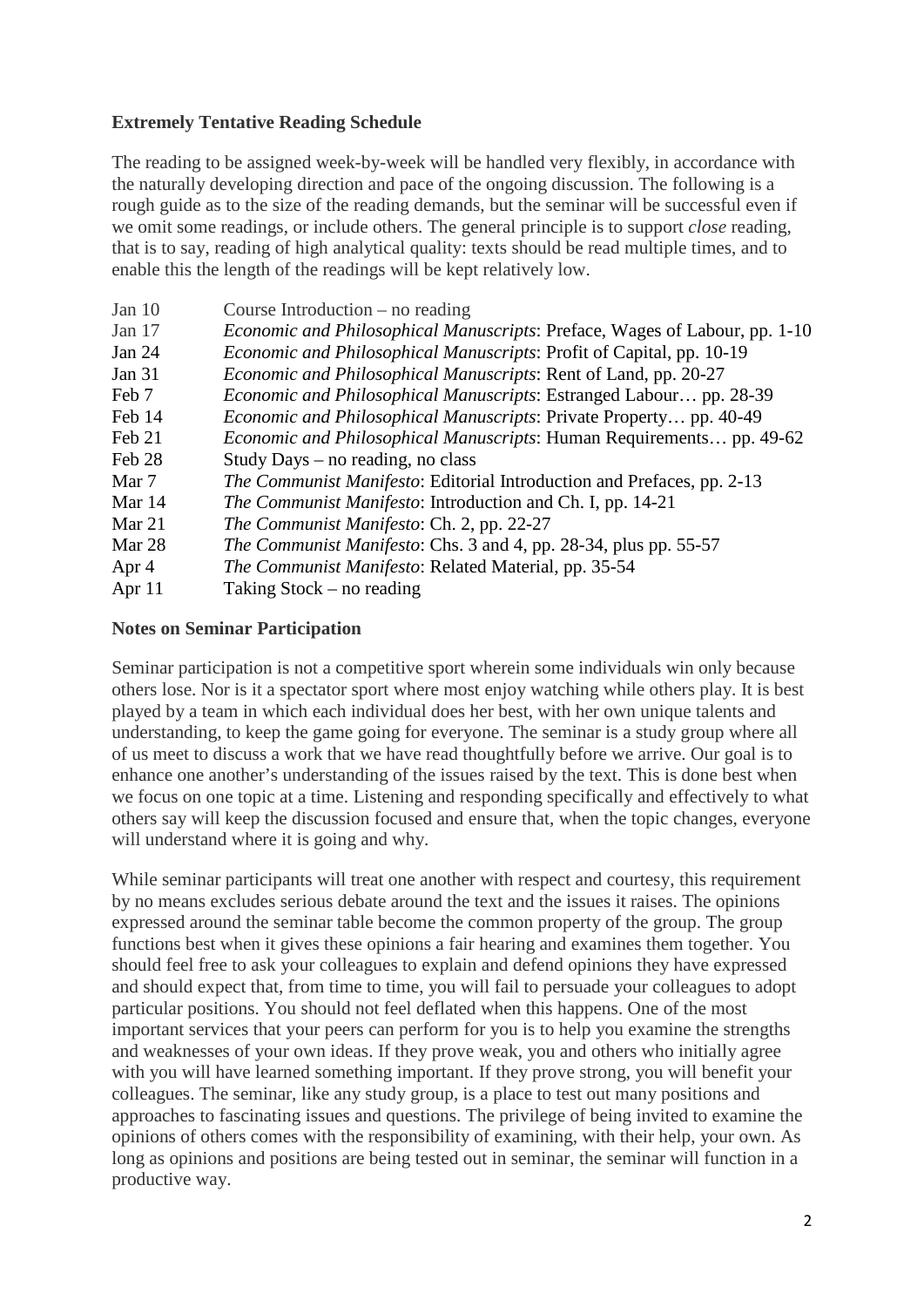It is important to remember that the seminar is not a counselling group. We are there to discuss the selected work, and your job is to support your comments and opinions with evidence drawn directly from the text. While participants will occasionally draw upon personal experiences to illustrate something they want to say, the focus of the group should always be on the topic under discussion and never on a particular member of the seminar, including yourself.

Remember, good participation is not a matter of how much you say but of the value of what you say as a contribution to shared understanding. Dominating the discussion will not allow others to examine your ideas. Never having much to say will deprive the seminar of your valuable ideas and critical abilities. Straying off topic and speaking without listening can derail what might otherwise be a profitable discussion. Further, good seminar participation involves not only having an idea to share but also gently encouraging quiet colleagues to speak; politely but firmly requesting dominating members to let others respond; pointing out from time to time when the focus has switched too abruptly or is missing; and asking for clarification when you can't remember or figure out what's being talked about.

An intellectually satisfying experience, then, is absolutely central to what the Dean's Seminar is trying to achieve, and we are very concerned to see that students all contribute effectively, especially those who may still find themselves somewhat reluctant to speak up in a group discussion. Anyone who continues to find this a problem should discuss the matter thoroughly with the Dean, so that together they can work out some ways of resolving the difficulties.

The most important components in the Dean's assessment of your performance in the seminar are the following: attendance, preparation for the seminar (evidence of thoughtful completion of the required reading), and the quality and quantity of your participation in the seminar discussions.

# **Preparing for the Seminar**

To get the most out of the seminar experience, you should be thoroughly prepared. It is highly recommended that you read over all of the *Economic and Philosophical Manuscripts* material before the first class; similarly, read over all of the subsequent material during Study Days. After that, prepare for each specific seminar by taking the following steps:

- Read the assigned material once through to get its general direction and gist.
- Read it a second time more thoroughly, paying attention to the lines of argument presented and evaluating them as you go: Are there hidden assumptions which one might question? Are the reasons or pieces of evidence given for a particular conclusion themselves (likely to be) true? Assuming for the sake of argument that they are (or were) true, do (or would) they give us no rational choice but to accept the conclusion?
- Formulate one question about the reading material which you would like to put to the seminar when it assembles.

The subject-matter of the seminar is thus the reading material assigned and *your* responses to it. The purpose of the seminar is to enable you to enhance *your* critical skills. Therefore you should NOT prepare by reading secondary scholarship or other sources dealing with the work or author we are discussing. Relying on the opinions of others, no matter how well-founded they are, will restrict your ability to develop your own abilities.